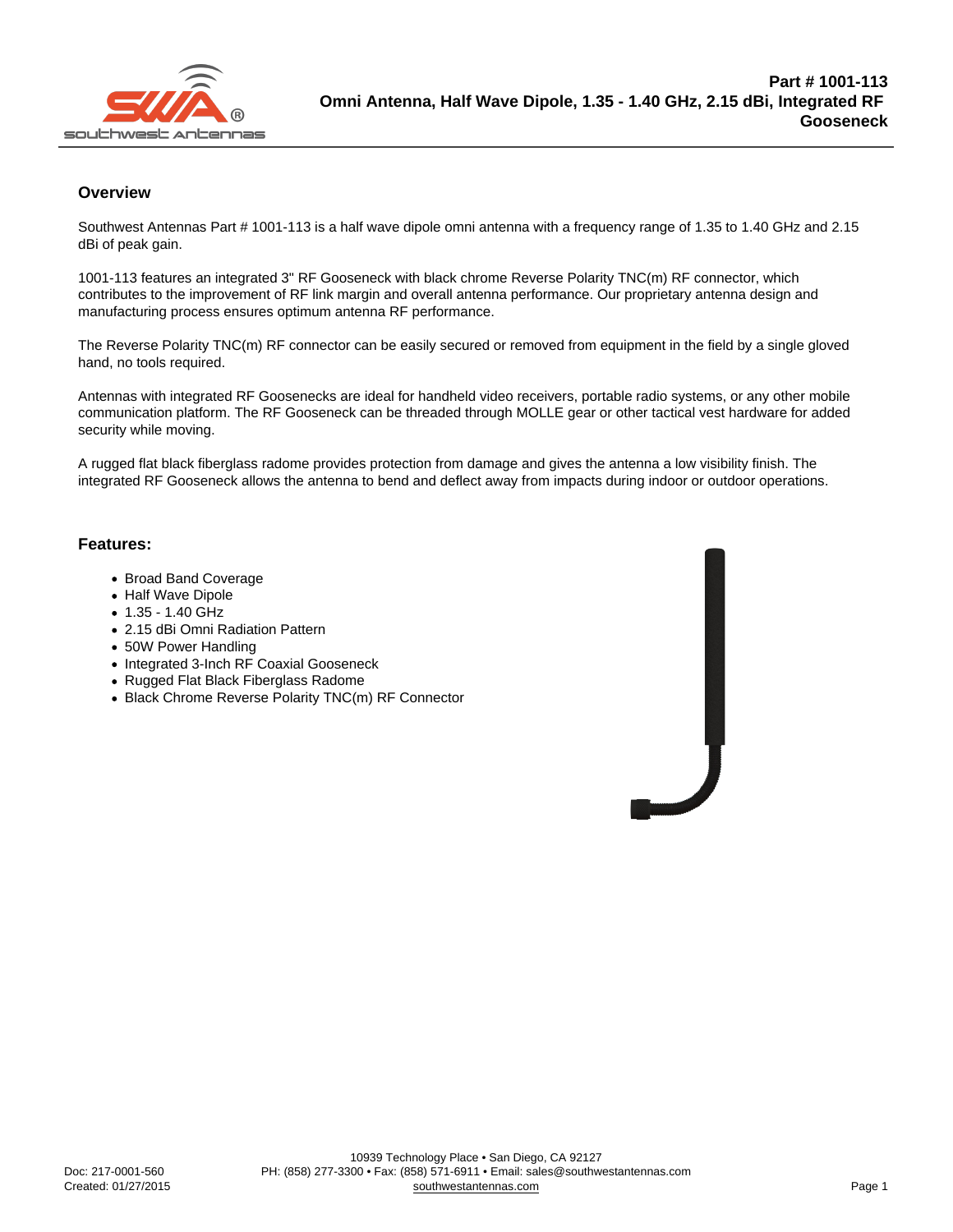## Antenna Specifications

| Parameter                    | Value                  | Units       | Tolerance         |
|------------------------------|------------------------|-------------|-------------------|
| Antenna Pattern              | Omni Antenna           |             |                   |
| <b>Frequency Band</b>        | L                      |             |                   |
| Impedance                    | 50                     | Ohms        |                   |
| Minimum Frequency            | 1.35 / 1,350           | GHz / MHz   |                   |
| Maximum Frequency            | 1.4 / 1,400            | GHz / MHz   |                   |
| Frequency Bandwidth          | 0.05 / 50              | GHz / MHz   |                   |
| Maximum VSWR                 | 2:1                    | Ratio       |                   |
| Maximum Gain                 | 2.15                   | dBi         |                   |
| Polarization                 | Vertical               |             |                   |
| Horizontal (AZ) Beamwidth    | 360                    | Degrees     |                   |
| Vertical (EL) Beamwidth      | 77                     | Degrees     |                   |
| <b>Ground Plane Required</b> | No                     |             |                   |
| Radome Material              | Fiberglass G10         |             |                   |
| Color                        | <b>Flat Black</b>      |             |                   |
| Spring or Gooseneck          | Gooseneck              |             |                   |
| Gooseneck Length             | 3.00 / 76.20           | inches / mm | ±0.09"            |
| Gooseneck Diameter           | 0.35 / 8.89            | inches / mm | $+.010" / -.005"$ |
| RF Connector Type            | RP-TNC(m) Non-Rotating |             |                   |
| <b>RF Connector Features</b> | <b>Black Chrome</b>    |             |                   |
| Product Height               | 8.88 / 225.55          | inches / mm | ±0.15"            |
| <b>Product Diameter</b>      | 0.56 / 14.27           | inches / mm | $+0.02"$ / -.000" |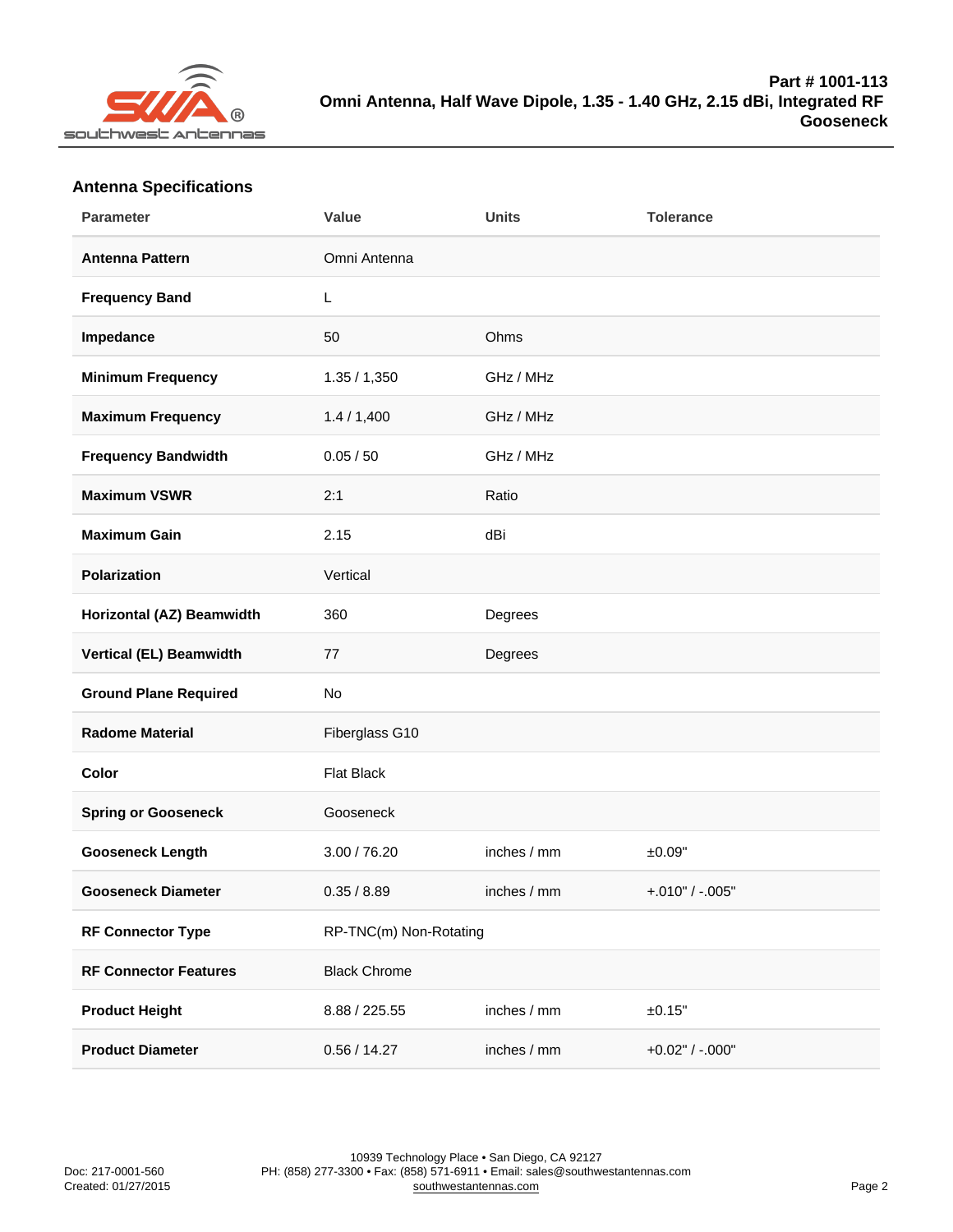| Parameter             | Value    | <b>Units</b> | Tolerance |
|-----------------------|----------|--------------|-----------|
| <b>Product Weight</b> | 2.0/56.7 | oz / grams   |           |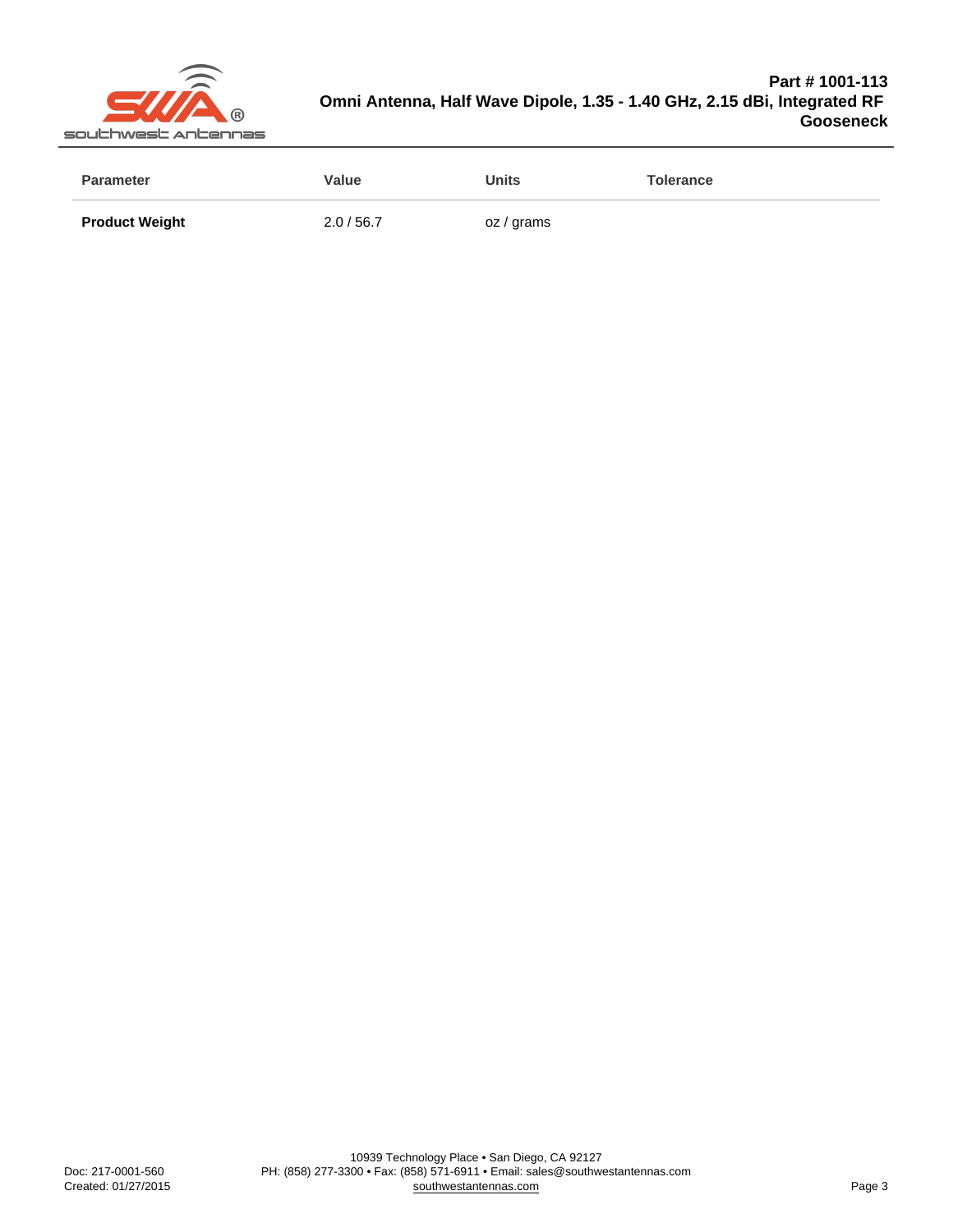Elevation Pattern

Referenced to +5dBi